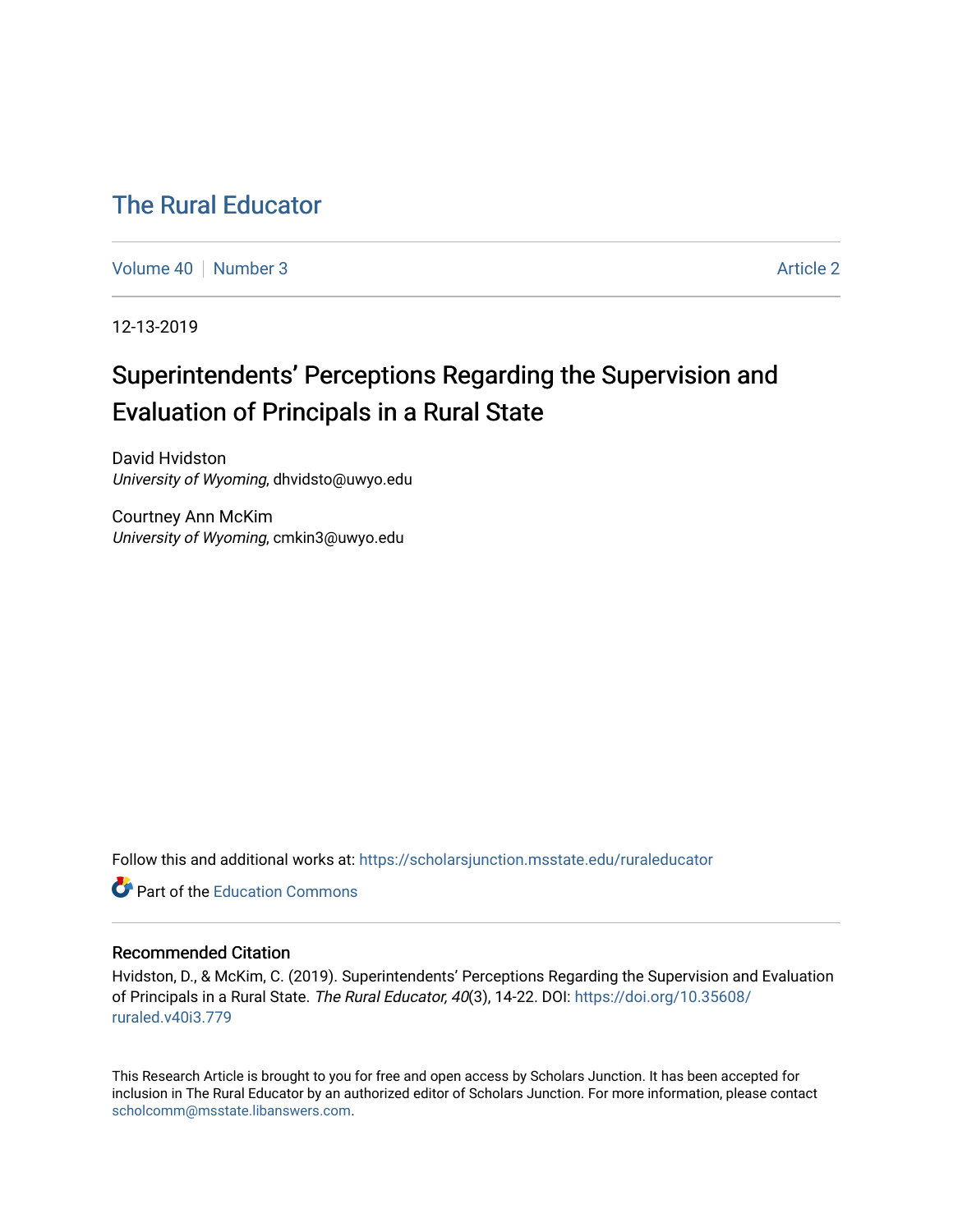# *Research Article*

# **Superintendents' Perceptions Regarding the Supervision and Evaluation of Principals in a Rural State**

# **David Hvidston Courtney Ann McKim**

*The goals for this quantitative study were to examine superintendents' perceptions regarding their own supervision and evaluation of principals in a rural state. Five research questions guided the qualitative inquiry: (1) What are the perceptions of superintendents' regarding their supervision of principals?; (2) What are the perceptions of superintendents' regarding their evaluation of principals?; (3) What are the perceptions of novice and experienced superintendents regarding principals' formative supervision?; (4) What are your greatest strengths as you supervise and evaluate principals? and (5) What recommendations would you give to improve your supervision and evaluation of principals? An online survey tool was used to gather perceptions from superintendents regarding their own evaluation and supervision of principals. Participants solicited included all 48 superintendents from a rural Mountain West state. Out of the participants solicited 23 superintendents agreed to participate (48% response rate). Results from this study provided implications for those who train superintendents and those who supervise and evaluate principals.*

Superintendents have a remarkably difficult job responsibility with board relations, budget, personnel, and improving students' academic performance from a district perspective (Hanover Research, 2014). But perhaps the most difficult job responsibility is improving the instructional leadership of principals by effective supervision and evaluation (Bjork, 1993; Rallis, Tedder, Lachman, & Elmore, 2006). Many studies have investigated the supervision and evaluation of teachers, and fewer studies have researched the supervision and evaluation of principals, and the research base regarding the superintendent is minimal (Murphy & Hallinger, 1986). In fact, the following quote rings true today, "Research on the superintendency in general is remarkably thin, while research on the leadership role of superintendents is sparser still. Only a handful of studies over the last 15 years examine the instructional leadership role of superintendents (Murphy & Hallinger, 1986, p. 2014). There are a variety of studies supporting instructional leadership for superintendents (Bjork,1993; Petersen, 2002) and the role is emerging from a curriculum based leadership model (Belden, Russonello, & Stewart, 2005; Bredeson & Kose, 2007) to one where supervising and evaluating principals is a critical factor (Corcoran, Casserly, Price-Baugh, Walston, Hall, & Simon, 2013). The instructional leadership of superintendents could be viewed through the lens of the instructional leadership of principals with the

critical element focused upon elevating the supervision and evaluation of principals thus improving their performance and improving academic results for schools.

Clearly, "district-level leadership matters" as evidenced by Waters and Marzano's (2006) meta– analysis which revealed a positive correlation between district leadership and student achievement (p. 3). Forner, Bierkein-Palmer, and Reeves (2012) investigated effective leadership practices of rural superintendents and found developing a "close working relationship with the building principal" while supporting and trusting principals is a core leadership behavior for rural superintendents (p. 8). Developing instructional leadership in rural principals was a significant behavior for improving the performance of teachers and was desired by rural superintendents (Cray & Millen, 2010; Cruzeiro & Boone, 2009). School districts that are effective and are closing the achievement gap have school leaders who hold principals accountable and develop capacity to be instructional leaders (Leithwood, 2010). Strategies for improving one rural district included providing professional development supported at the district level for principals (Clarke & Wildy, 2011).

More recently, many of the changes occurring regarding the role of the superintendent that have emphasized instructional leadership and the supervision and evaluation of principals have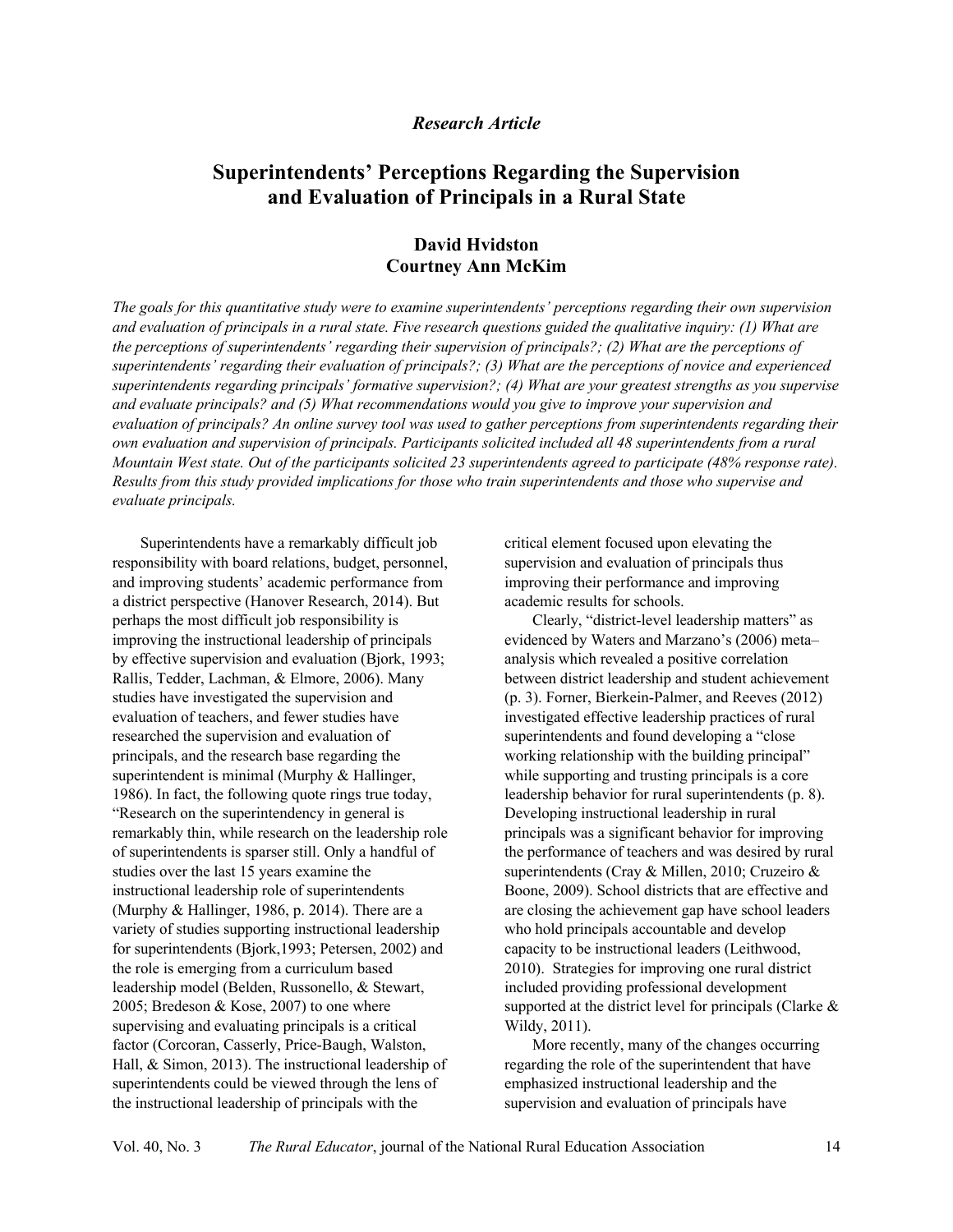occurred in large urban school districts (Corcoran, Casserly, Price-Baugh, Walston, Hall, & Simon, 2013) and describe the role of principal supervisors. A central tenet of this initiative to improve the instructional leadership of superintendents is improving the capability of principal supervisors by reducing the number of principals to supervise and requiring accountability for the academic progress of schools (Corcoran, Casserly, Price-Baugh, Walston, Hall, & Simon, 2013). Although many urban and rural superintendents are involved in similar facets of district leadership including instructional leadership (Tobin, 2016), rural superintendents rarely have the option to assign district personnel or principals supervisors to account for the supervision and evaluation of principals and frequently are required to wear different "hats" and serve different district roles (Copeland, 2013). One study in a rural state found that 24% of superintendents were also serving as a principal in the same district and 10% of the superintendents were teaching one or more classes in their district (Garn, 2003). With these multiple roles and challenges, it would be important for rural superintendents to continue to focus on their instructional leadership by supervising and evaluating principals.

Currently, the instructional leadership of principals has gained importance in recent legislation including Every Student Succeeds Act (ESSA, 2015), Race to the Top (RTTT) (USDoE, 2009), and No Child Left Behind (NCLB, 2002), and is second only to teacher effectiveness (Leithwood, Louis, Anderson, & Whalstrom, 2004). Although instructional leadership for both principals and superintendents has increased in importance, the supervision and evaluation of principals has not always been emphasized in past research or even in effectiveness. Between 1980 and 2010, only 20 peerreviewed articles regarding principal evaluation were published (Davis, Kearney, Sanders, Thomas, & Leon, 2011) supporting a limited emphasis on instructional leadership of principals. The application of principal evaluation systems has often been inconsistent and viewed as inconsequential (Davis & Hensley, 1999; Reeves, 2008; Stronge, 2013).

As rural superintendents face the same challenges as other district leaders in urban areas with fewer resources, it is critical for rural superintendents to focus on leadership when management of the district requires attention (Lamkin, 2006). Because of the constant requirement to for districts to demonstrate student academic

proficiency, improving the instructional abilities of principals by effective supervision and evaluation is important for rural superintendents. An important consideration of supervision and evaluation for rural superintendents could be to continue to develop their instructional supervisory capacity (Miller, 2014) as opposed to focusing on compliance.

This study took place in a rural mountain west state as defined by the U.S Census Bureau with only two urban areas with populations greater than 50,000 people (U.S Census Bureau, 2010). In fact, this rural state has 19 counties out of 23 designated as a Frontier Counties with population density of "fewer than 7 people per square mile" (Rural Health Information Hub, Frontier Counties Map, 2010).

## **Research Design and Methods**

The goals of this mixed method study were to examine the perceptions of superintendents concerning their own supervision and evaluation of principals; and recommendations to improve their supervision and evaluation. Five research questions guided the inquiry:

- 1. What are the perceptions of superintendents regarding their supervision of principals?
- 2. What are the perceptions of superintendents regarding their evaluation of principals?
- 3. What are the perceptions of novice and experienced superintendents regarding principals' formative supervision?
- 4. What are your greatest strengths as you supervise and evaluate principals?
- 5. What recommendations would you give to improve your supervision and evaluation of principals?

A mixed methods design was utilized because of the need to measure superintendents' perceptions as well as understand their greatest strengths. A purely quantitative study could address their perceptions but would not have allowed the researchers to answer the superintendents' greatest strengths when supervising and evaluating principals. A qualitative study would have allowed us to address the strengths and recommendation piece but would not have provided information about their perceptions. Mixed methods allowed us to address the quantitative and qualitative pieces of the study. The quantitative and qualitative pieces were compiled into an online survey tool that was used to gather perceptions from principals regarding their own evaluation and supervision as well as their strengths and recommendations.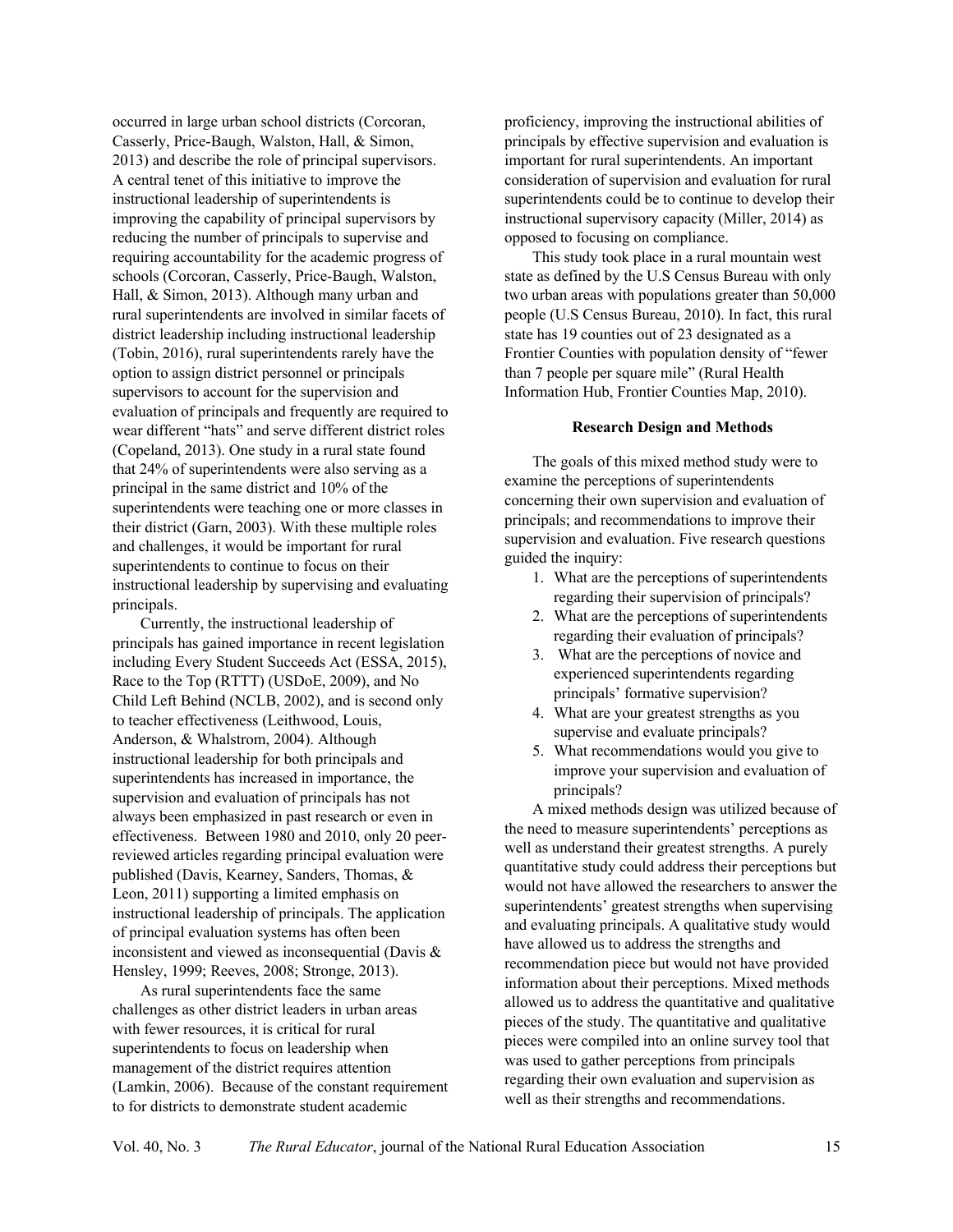#### **Study Participants**

Participants solicited included 48 superintendents from elementary, middle, or high schools, in a rural mountain west state. All participants from the rural mountain west state were invited to participate. The state will not be identified due to the small sample size. This ensures we are protecting all participants' identity and responses.

Out of the participants solicited, 23 principals agreed to participate (48% response rate). Majority of the superintendents were male (21 participants, 91%). Overall, superintendents supervised and evaluated 50 female principals and 84 male principals. Superintendents averaged nine years of experience  $(M = 9.09, SD = 7.02)$  with some superintendents reporting one year of experience and others reporting over 20 years of experience. Superintendents were asked 20 questions regarding the supervision and evaluation of their principals. The survey was sent electronically during the spring semester to all participants with one follow up reminder.

#### **Instrument**

The instrument used to collect data was a survey constructed by the researchers based on the supervision and evaluation of teachers and adapted to represent the supervision and evaluation of principals. The first section of the survey consisted of nine Likert scaled statements  $(1 =$  Strongly Disagree,  $2 = Disagree, 3 = Agree, and 4 = Strongly Agree, all$ focused on supervision. Items measured concepts such as meeting at least once a year to establish goals, discussing the principals' performance based on student achievement, and observing the principals in a leadership responsibility. The second section consisted of eleven Likert scale measuring evaluation. Items assessed concepts such as articulating a set of performance standards, using feedback to improve principals' performance, and identifying performance strengths. The instrument also contained two open-ended questions; one question asked about the greatest strengths of your supervision and evaluation of principals and the other question asked about recommendations superintendents would give to improve your supervision and evaluation. This instrument was given to superintendents to get their perceptions of their own supervision and evaluation of principals. Cronbach's alpha coefficient for the entire survey was 0.96. Reliability for each subscale was also adequate

(supervision: 0.93 and evaluation: 0.92). The final section of the survey collected demographic information from the sample, which consisted of (a) size of district, (b) size of community, (c) number of females he/she supervise, (d) number of males he/she supervise, and (e) number of years as a superintendent.

### **Data Analysis and Findings**

Data were analyzed separately for the quantitative and qualitative component. For the quantitative piece data was analyzed descriptively and inferentially. Descriptive analysis included means and standard deviations for the entire sample. Data were also broken down by subscale and experience. This grouping was used to conduct an independent t-test examining differences between novice and experienced superintendents' perceptions of the supervision and evaluation of principals. For the qualitative component data was analyzed thematically. The responses to the open-ended questions were analyzed to determine codes and themes. The process included coding and re-coding until themes emerged (Hatch, 2002). The findings of the study are presented by each research question.

#### **Research Question One**

Research question one asked, "What are the perceptions of superintendents regarding their supervision of principals?" Nine items on the survey addressed this question. Means and standard deviations were calculated. Results are presented below (see Table 1).

Overall, superintendents agreed with all of the nine statements regarding principal supervision as all statements had means higher than 2.50. Superintendents agreed most regarding meeting at least once each year with their principals to establish goals for their professional growth  $(M = 3.78, SD =$ 0.42) and observing principals in a leadership responsibility at least once a year  $(M = 3.78, SD =$ 0.42). Superintendents' agreed least with discussing how the school's faculty will actively engage students in learning  $(M = 3.13, SD = 0.69)$  and least with believing their principals improve their performance based on the feedback they receive from their superintendent ( $M = 3.13$ ,  $SD = 0.63$ ). The total supervision subscale score average was 3.48 (*SD* = 0.30).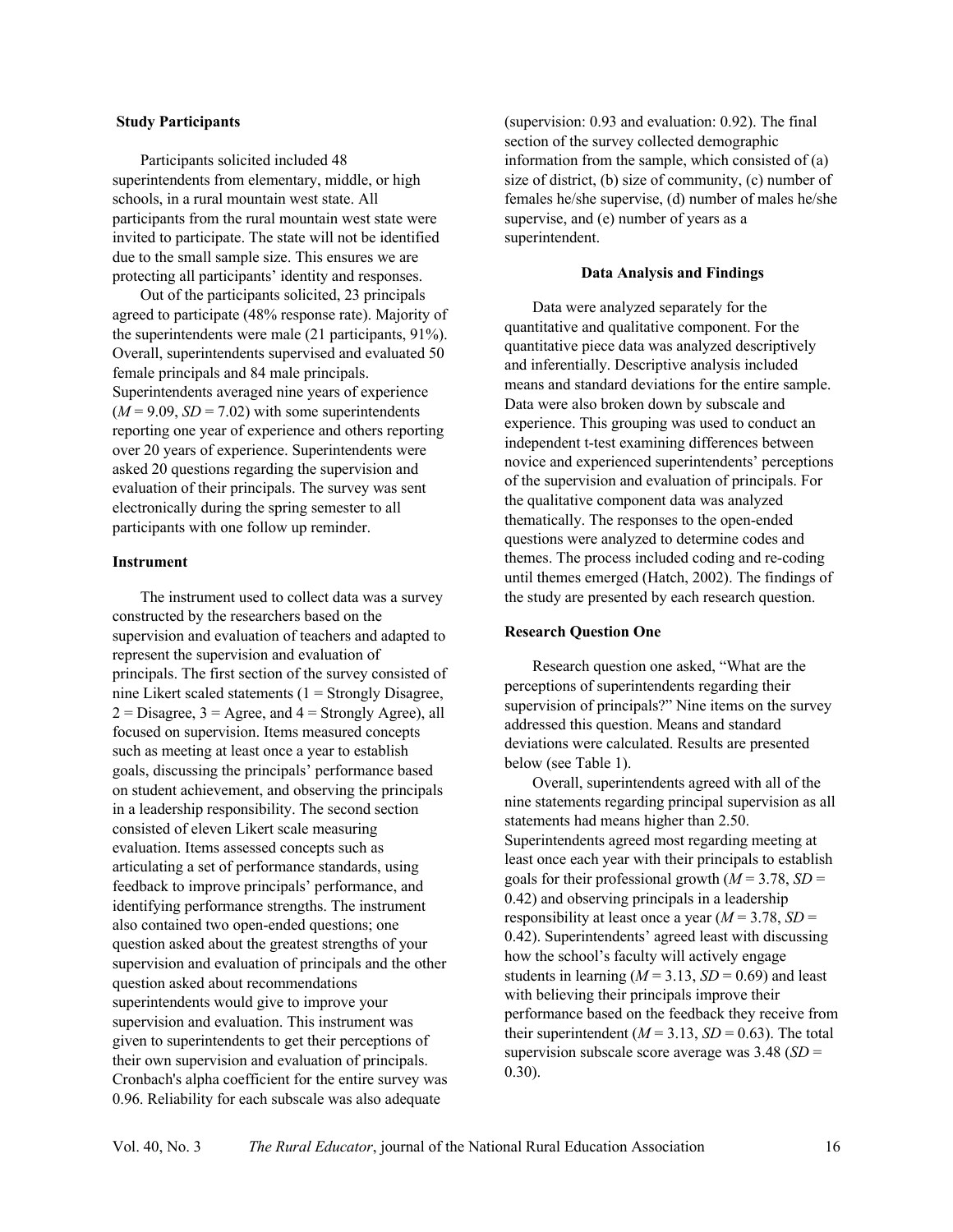Table 1

|  | Superintendents' Perceptions regarding their Supervision of Principals |  |  |  |  |  |
|--|------------------------------------------------------------------------|--|--|--|--|--|
|--|------------------------------------------------------------------------|--|--|--|--|--|

| <b>Statement</b>                                                                                                           | M(SD)      |
|----------------------------------------------------------------------------------------------------------------------------|------------|
| I meet at least once each year with my principals to establish goals for their professional growth.                        | 3.78(0.42) |
| I observe my principals in a leadership responsibility at least once a year.                                               | 3.78(0.42) |
| I walk through my principals' building to monitor classroom instruction in his/her school.                                 | 3.65(0.65) |
| I meet with my principals to discuss how their performance will be assessed.                                               | 3.35(0.49) |
| During this conference, my principals and I discuss student achievement.                                                   | 3.74(0.45) |
| During this conference, my principals and I discuss remediation for marginal teachers.                                     | 3.39(0.58) |
| During this conference, my principals and I discuss how the school's faculty will actively engage<br>students in learning. | 3.13(0.69) |
| I believe my principals improve their performance based on my feedback and supervision.                                    | 3.13(0.63) |
| I believe I provide my principals with meaningful feedback during the school year.                                         | 3.35(0.57) |
| <b>Total Supervision Subscale Score</b>                                                                                    | 3.48(0.30) |

*Note*. Scale ranges from 1 (strongly disagree) to 4 (strongly agree).

#### **Research Question Two**

Research question two asked, "What are the perceptions of superintendents regarding their evaluation of principals?" Eleven items on the survey addressed superintendents' perceptions of their evaluation. Again, means and standard deviations were calculated. Results are presented below (see Table 2). Overall, superintendents agreed with all 11

statements regarding principal evaluation as all statements had means higher than 3.00. Principals agreed most regarding evaluating the performance of their principals at least once a year  $(M = 3.70, SD =$ 0.47) and agreed least with perceiving their principals viewing their evaluation as valuable feedback (*M* = 3.00,  $SD = 0.31$ ). The total evaluation subscale average score was 3.34 (*SD* = 0.30).

# Table 2

*Superintendents' Perceptions regarding their Evaluation of Principals*

| Statement                                                                                                                                          | M(SD)      |
|----------------------------------------------------------------------------------------------------------------------------------------------------|------------|
| My principal evaluation system clearly articulates a set of standards to rate the performance of<br>my principals.                                 | 3.13(0.63) |
| At a summative evaluation conference, my principals and I discuss the things we agreed to<br>focus upon during an earlier goal setting conference. | 3.35(0.49) |
| During a summative evaluation conference, my principals and I analyze the data he/she<br>collected during school year.                             | 3.32(0.48) |
| During a summative evaluation conference, my principals and I identify their performance<br>strengths.                                             | 3.43(0.51) |
| During a summative evaluation conference, my principals and I identify areas in which my<br>principal(s) can improve.                              | 3.50(0.51) |
| During a summative evaluation conference, my principals are expected to reflect about their<br>performance.                                        | 3.39(0.58) |
| My principals view my evaluation as valuable feedback.                                                                                             | 3.00(0.31) |
| My evaluation accurately reflects my principals' performance.                                                                                      | 3.17(0.49) |
| The performance of my principals is evaluated at least once a year.                                                                                | 3.70(0.47) |
| A variety of information (teacher evaluations, budget, student achievement) are used to evaluate<br>my principals.                                 | 3.32(0.57) |
| I ask my principals for input concerning their evaluation.                                                                                         | 3.43(0.66) |
| <b>Total Evaluation Subscale Score</b>                                                                                                             | 3.34(0.30) |

*Note*. Scale ranges from 1 (strongly disagree) to 4 (strongly agree).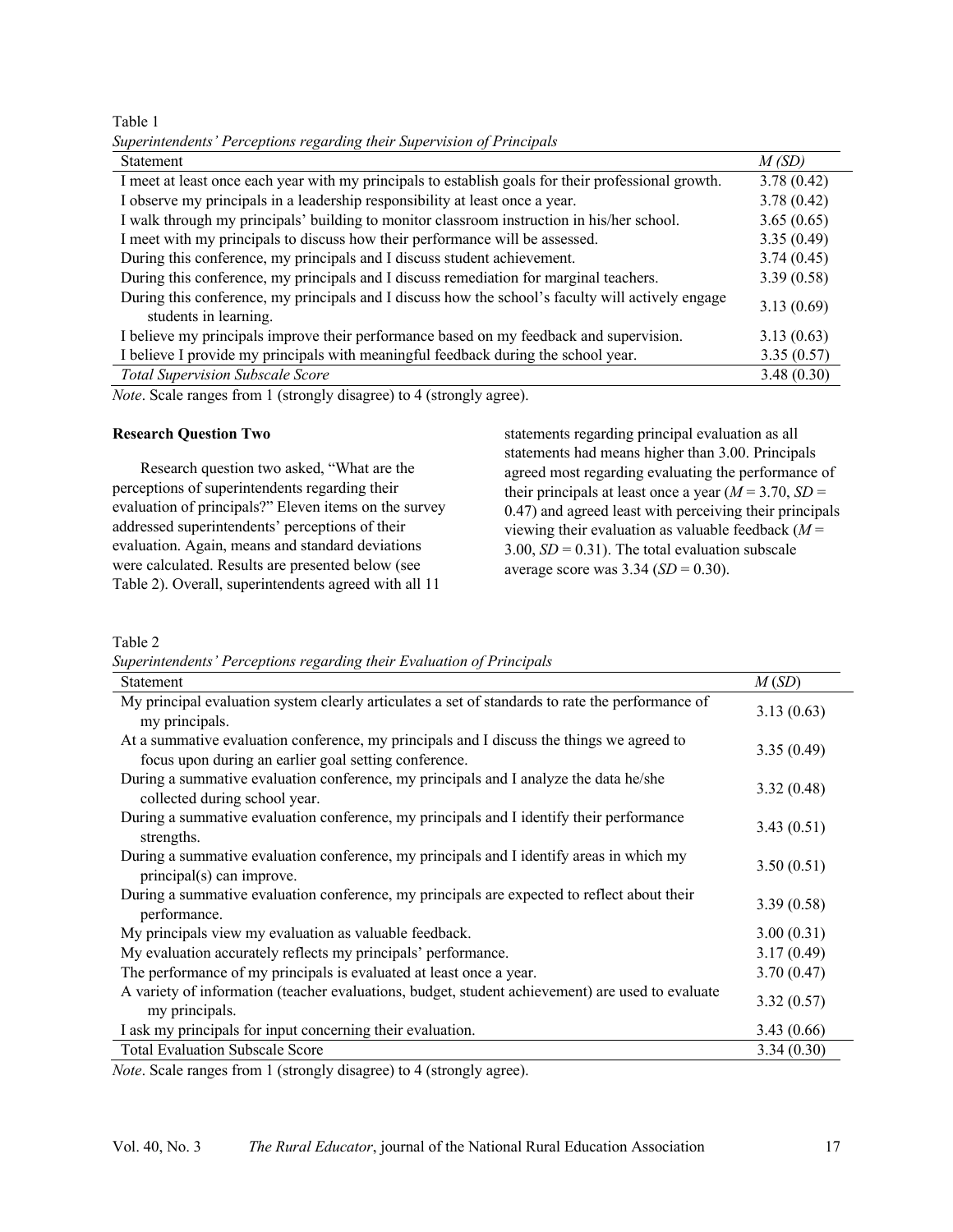| rerceptions of Frincipals regarding their own supervision based on years of experience                                   |                       |                                                                 |             |  |  |
|--------------------------------------------------------------------------------------------------------------------------|-----------------------|-----------------------------------------------------------------|-------------|--|--|
| <i>Statement</i>                                                                                                         | experience<br>$n = 7$ | $0 - 3$ years of More than 3 years<br>of experience<br>$n = 16$ | Effect Size |  |  |
| Principals whose performance is unsatisfactory receive<br>assistance in the forms of a mentor, coach, or other supports. | $3.43(0.54)$ *        | 2.81(0.66)                                                      | 1.03        |  |  |

Table 3 *Perceptions of Principals regarding their own supervision based on years of experience* 

*Note.* Scale ranges from 1 (strongly disagree) to 4 (strongly agree); \* denotes significance at the p < 0.05 level

## **Research Question 3**

Research question three asked, "What are the perceptions of novice and experienced superintendents regarding principals' formative supervision?" Superintendents with three years or less of experience were compared to superintendents with more than three years of experience using an independent *t*-test. Only one significant difference was found between novice and experienced superintendents. The significant result is presented in Table 3. Results of the independent *t-*test indicated there was a significant difference in how novice superintendents supported principals who performance was unsatisfactory compared to experienced superintendents,  $t(21) = 2.18$ ,  $p < 0.05$ . Specifically, novice superintendents stated principals whose performance is unsatisfactory received additional assistance  $(M = 3.43, SD = 0.54)$  more than experienced superintendents  $(M = 2.81, SD =$ 0.66). Cohen's d effect sizes were calculated. The interpretation for Cohen's d is defined as "small,  $d =$ 0.20," "medium,  $d = 0.50$ ," and "large,  $d = 0.80$ " (Cohen, 1988). The effect size for this significant difference was large  $(d = 1.03)$ .

# **Research Question Four**

Research question four asked, "What are the greatest strengths of your supervision and evaluation of principals?" Superintendents discussed the importance of communication between principals and superintendents as one strength. One superintendent stated, "…the open communication between my principals and [me] is a strength. It is not a once a year conversation but an ongoing process throughout the school year." The communication needs to be delivered as "timely feedback in a coaching style…[with] clarity in expectations with ongoing feedback on a weekly basis supported in an evaluation framework focused on a collaborative learning culture supporting teachers supporting student achievement." The communication also needs to include "strengths and areas for improvement." Superintendents do not only provide positive feedback to principals, they also felt it was important to identify areas where they should focus. Superintendents stated the focus of supervision and evaluation is typically on student achievement. While student achievement is important, feedback should also be focused "on instruction and student learning."

Superintendents also discussed the importance of their previous experiences in the supervision and evaluation cycle. One participant stated, "I have been in their shoes for many years as a building level administrator and continue to understand the intensity of their work." Superintendents feel their previous experience help them provide feedback to current principals. Their previous experience also allows them to build "a trusting relationship" with principals they are supervising and evaluating. Superintendents past experience allows them to have a difficult conversation with principals when needed. This difficult conversation is uncomplicated if the evaluation of a principal is well planned with adequate time so that the goals are "clearly defined" with focused objectives. "The evaluation should be based on [the] actual evaluation of the administrator and not just artifacts or hearsay." Overall, superintendents' communication and experience aid in the supervision and evaluation of principals being constructive, honest, and ongoing.

# **Research Question Five**

Research question five asked, "What recommendations would you give to improve your supervision and evaluation of principals?" Superintendents discussed improving the supervision and evaluation of principals by the use of formative supervision. One superintendent stated that supervision and evaluation should be more formative and less summative. Supervision and evaluation should also include more coaching and mentoring. Superintendents mentioned the need "to spend more time with" principals in their buildings. One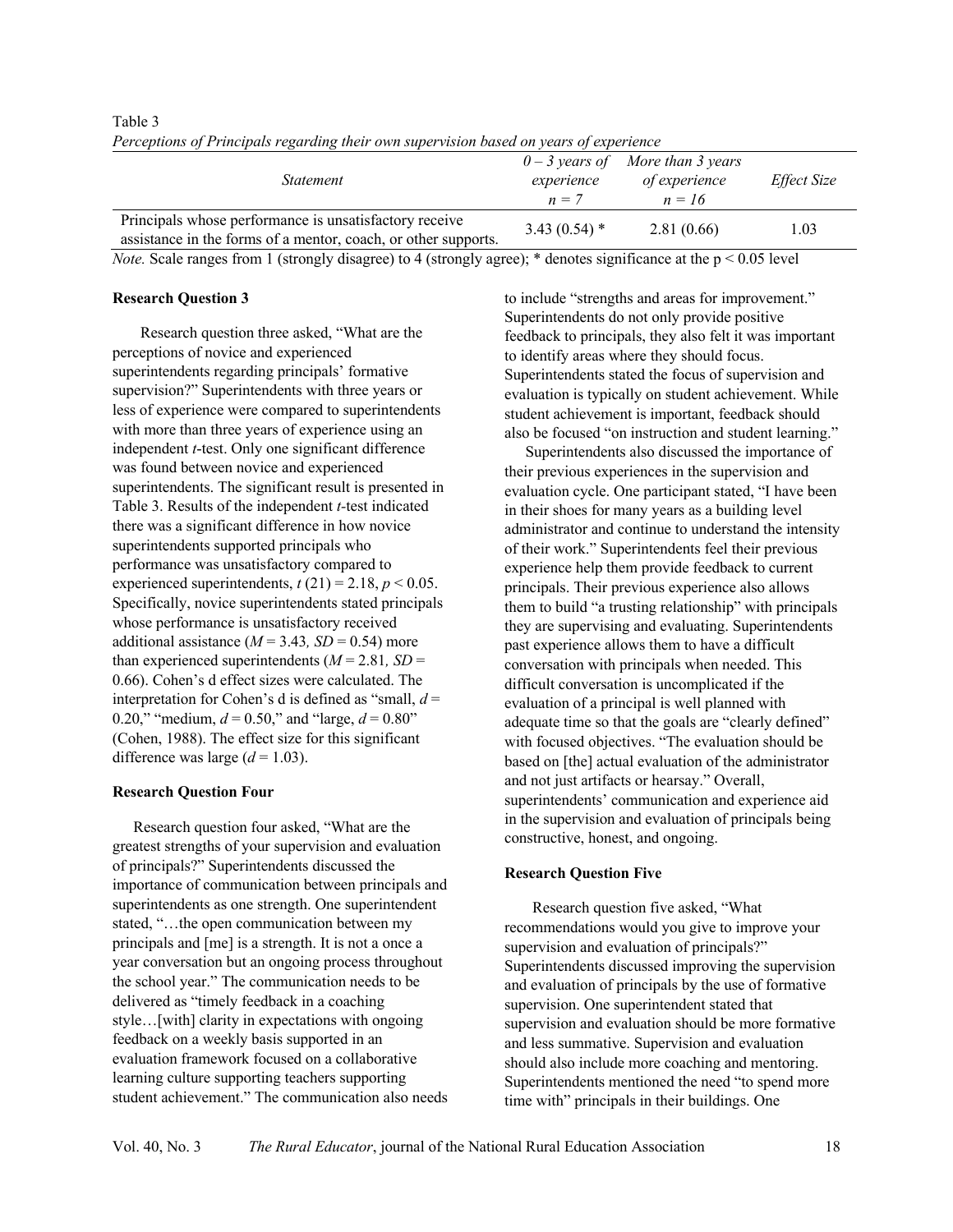superintendent stated, "getting direct observation time is my greatest challenge." Spending more time in school buildings would allow superintendents to build "trust with the administrative team." Another recommendation from superintendents would be to include opportunities "to set goals and expectations". If goals and expectations were established then superintendents would be able to support principals throughout the year. "Ultimately, the goal is to create a school community of success."

#### **Discussion**

This mixed-methods study of superintendents' perceptions in a rural state was limited to the perceptions of superintendents regarding their supervision and evaluation of principals. The findings can be summarized by the following statements: Overall superintendents were in agreement with 20 out of 20 statements as all statements regarding their supervision and evaluation of principals as all statements had means higher than 2.50. One significant difference was found between novice and experienced superintendents whereas novice superintendents administered assistance to principals whose performance was unsatisfactory more than experienced superintendents. Superintendents reported communication was a strength of the supervision and evaluation process as well as previous experience to develop relationships with principals. Recommendations from superintendents to improve the cycle of supervision and evaluation of principals were directed to develop more formative supervision opportunities by building trust and increasing coaching and mentoring.

Regarding supervision, superintendents reported meeting principals and observing principals as least once a year, which is a recommended practice (Chopin & Wiggall, 2011). During this meeting, principals' performance is addressed by focusing on student achievement, remediation for marginal teachers and how the school's faculty will actively engage students in learning (Leithwood, 2010). In addition, superintendents are cognizant of the importance of meaningful feedback to improve the performance of principals during the school year (Hvidston, Range, & McKim, 2015; Micheaux & Parvin, 2018). An important component of supervision is when superintendents "set priorities for instructional leadership, for distributed leadership: for improved student achievement…" (Wells, Maxfield, Klocko, & Feun, 2010, p. 673).

Regarding evaluation, superintendents reported using a clearly articulated set of standards (Catano & Stronge, 2006; Derrington & Sharrat, 2008) to guide a summative evaluative conference which includes a discussion of principal performance based on prior goals. Goal setting is critical part of the evaluation process as 90% of principals report goal setting is included in their evaluation (Fuller, Young, Richardson, Pendla, & Winn, 2018; Sinnema & Robinson, 2012). This conference and the principals' performance is also based on data and performance strengths. The evaluation should contain areas for principal improvement and principal reflection and should use a variety of information possibly including teacher evaluations, budget, and/or student achievement data (Sanders, & Kearney, &Vince, 2012). Moreover, the evaluation should accurately reflect a principal's performance and should include input from principals. In one study principals reported most superintendents formally evaluate principals yearly (86%), while nine percent of principals report being evaluated every 2-3 years and four percent of principals were not evaluated (Fuller, Young, Richardson, Pendla, & Winn, 2018).

Results of the independent *t-*test indicated there was a significant difference in how novice superintendents supported principals who performance was unsatisfactory compared to experienced superintendents. Specifically, novice superintendents stated principals whose performance is unsatisfactory received additional assistance more than experienced principals. Novice superintendents reported that 84% of their superintendent preparation programs prepared them to be an instructional leader and novice superintendents were more frequently employed in rural districts (Kowalski, Petersen, & Fusarelli, 2009).

Communication between superintendents and principals (National School Public Relations Association, 2006) was a critical perceived strength in the supervision and evaluation of principals. An essential component in this communication was timely feedback from the superintendent within a collaborative relationship (Hvidston, Range, & McKim, 2015). Superintendents also described previous experience as a fundamental factor in developing a trusting relationship with principals. Strong relationships between rural principals and superintendents are characterized as "intimate, immediate, and informal" (Forner, Bierlein-Plamer, & Reeves, 2012, p.8).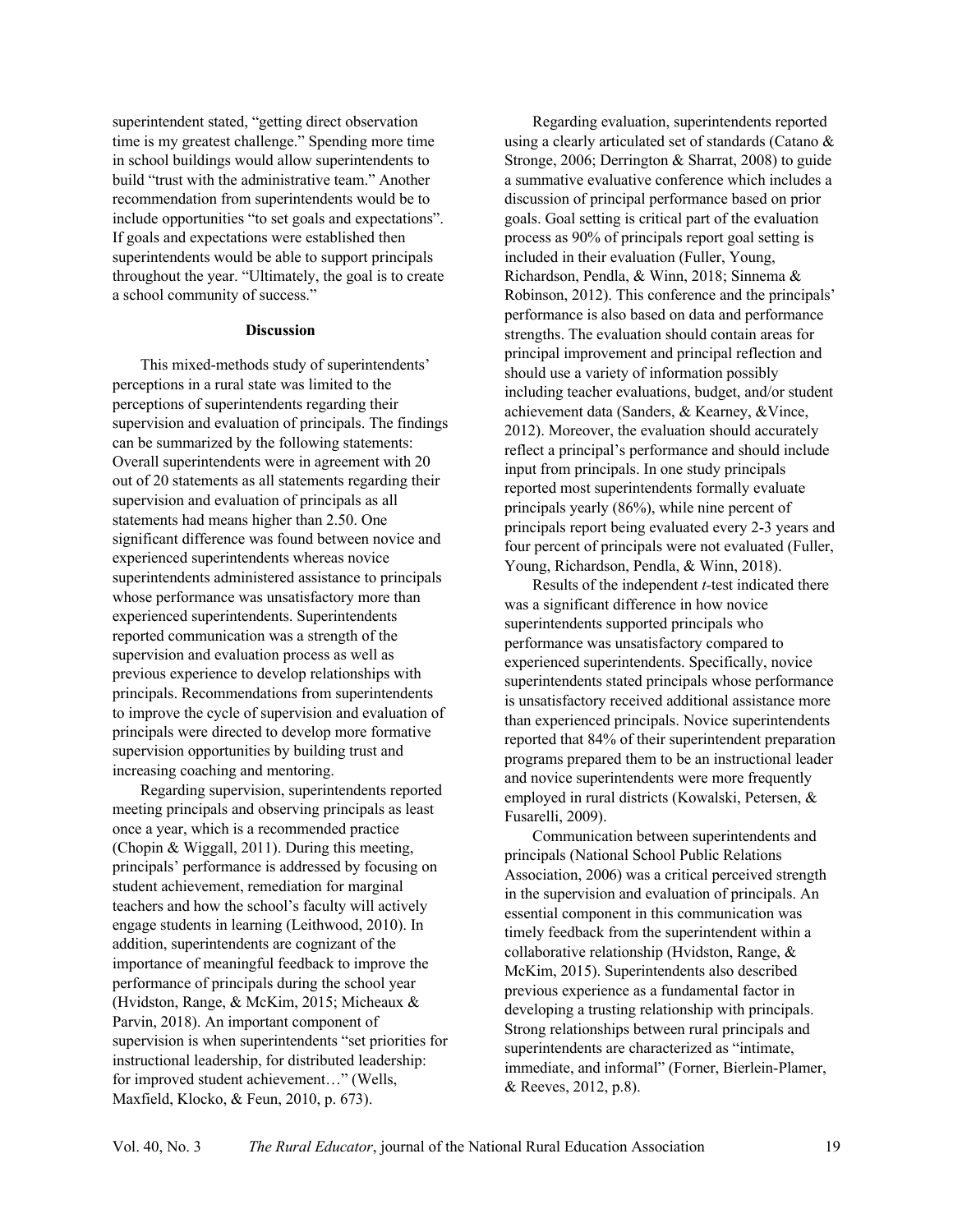Recommendations from superintendents to improve the supervision and evaluation of principals focus on the improvement of formative supervision. This process should include more coaching and mentoring as well as the establishment of goals and expectations (Anderson & Turnbull, 2016; Duncan & Stock, 2010; Protheroe, 2009; Vitco, & Bloom, 2010). A needed element in formative supervision from the perspective of superintendents is creating time in principals' buildings for observation of principal performance and providing feedback (Hvidston, McKim, & Holmes, 2018). One possible rational for the high rating regarding both supervision and evaluation could be with rural staffs, it might be easier to supervise principals by being visible and developing stronger relationships (Boone, 1998).

#### **Implications**

This mixed methods study revealed superintendents' perceptions regarding the supervision and evaluation of principals. Overall superintendents support the supervision and evaluation of principals by engaging in recommended practices. Specifically the recommended practices include meeting with principals to establish goals, observing principals, providing meaningful feedback, with productive summative conferences. As the performance of superintendents is critical to a cycle of supervision and evaluation improving the performance of principals (Hvidston, McKim, Mette, 2016; Honig, 2012), these perceptions of superintendents could be important to practicing principals as well as superintendent preparation programs. As rural superintendents report a lack of adequate training in personnel (Lamkin, 2006), superintendent preparation programs might want to include instructional elements regarding the

supervision and evaluation of principals in course work and be cognizant of the special challenges in rural districts.

It is interesting to note in this study, novice superintendents with three or fewer years of experience were providing assistance to principals whose performance was unsatisfactory more than experienced superintendents. Perhaps, experienced superintendents might have different expectations based their management experience whereas novice superintendents might be more connected with the past rigors of the principalship and the high expectations for academic proficiency because most of the novice superintendents might clearly remember their past principalship. It is interesting to note in a previous study, Hvidston, McKim, & Mette (2016) found novice principals viewed their evaluations with a higher value than experienced principals. Possibly novice superintendents also recognize the importance of remediation and mentoring as more valuable than experienced superintendents.

Although the instructional leadership of superintendents has evolved over the past decades, instructional leadership might look different in rural school districts where rural superintendents are responsible for a variety of different roles. Today's rural superintendents need to build and develop instructional leadership capacity within their principals by providing them with effective supervision and evaluation. Important elements in this process include developing trusting relations based on strong communication and emphasizing formative supervision. Rural school districts need superintendents who are committed to multiplying the effect of their own instructional supervision by advancing the instructional capabilities of their principals.

#### **References**

- Anderson L. M., & Turnbull B. J. (2016). *Evaluating and supporting principals*. Policy Studies Associates, INC. New York, NY: The Wallace Foundation.
- Belden, Russonello, & Stewart. (2005). *From the top: Superintendents on instructional leadership.*  Washington: DC.
- Boone, M. (1998). Instructional leadership practices of small, rural school district superintendents. *The Rural Educator, 19*(3), 15-19.

Bredeson, P.V., & Kose, B.W. (2007). Responding to

the education reform agenda: A study of school superintendents' instructional leadership. *Education Policy Analysis Archives, 15(*5), 1-24. doi: 10.14507/epaa.v15n5.2007

Bjork, L.G. (1993). Effective schools-effective superintendents: The emerging instructional leadership role. *Journal of School Leadership, 3*(3), 246-259.

doi:10.1177/105268469300300303

Catano, N., & Stronge, J.H. (2006). What are principals supposed to do? Congruence between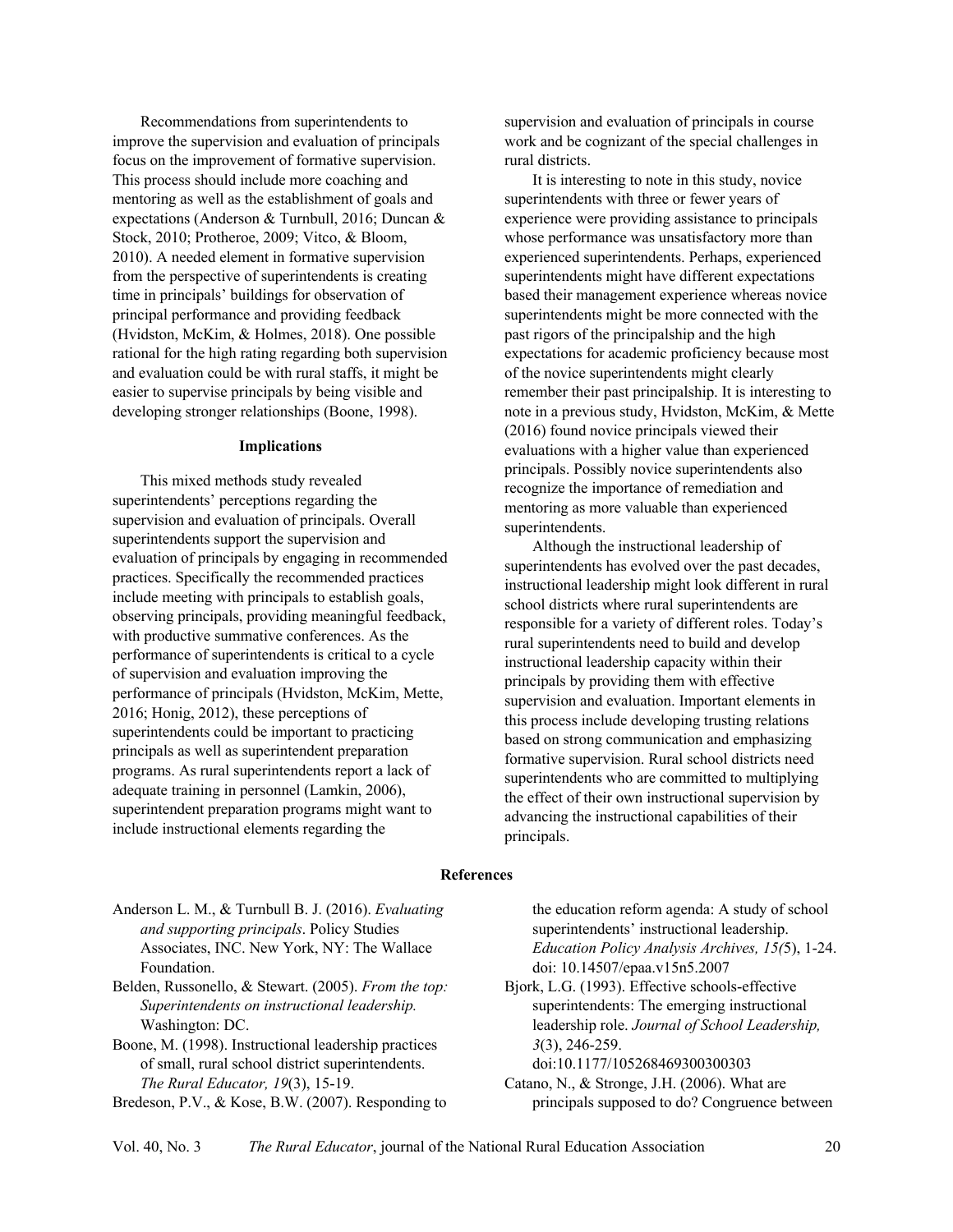principal evaluation and performance standards. *NASSP Bulletin*, *90*(3), 221-237.

Chopin, S., & Wiggall, R. (2011). Evaluation of school principals: Arizona superintendents' perspective. *Academic Leadership: The Online Journal, 9*(1), Article 24. https://scholars.fhsu.edu/alj/vol9/iss1/24

Clarke, S., & Wildy, H. (2011). Improving the small rural or remote school: The role of the district. *Australian Journal of Education, 55*(1), 24-36. doi:10.1177/000494411105500104

Copeland, J. D. (2013). One head – many hats: Expectations of a rural superintendent. *The Qualitative Report*, *18*(39), 1-15.

Corcoran, A., Casserly, M., Price-Baugh, R., Walston, D., Hall, R., & Simon, C., (2013). *Rethinking leadership: The changing role of principal supervisors*. New York, NY: The Wallace Foundation.

Cray, M., & Millen, E. M. (2010). Rural superintendents' perceptions of principal preparation. *The Rural Educator, 31*(3), 30-37.

Cruzeiro, P. B., & Boone, M. (2009). Rural and small school principal candidates: Perspectives of hiring superintendents. *The Rural Educator, 31*(1), 1-9.

Davis, S. H., & Hensley, P, A. (1999). The politics of principal evaluation*. Journal of Personnel Evaluation in Education, 13*(4), 383-403. doi:10.1023/A:1008161417522

Davis, S., Kearney, K., Sanders, N., Thomas, C., & Leon, R. (2011). *The policies and practices of principal evaluation: A review of the literature.*  San Francisco, CA: WestEd.

Derrington, M.L., & Sharratt, G. (2008). Evaluation of school principals using interstate school leaders licensure consortiums standards. *AASA Journal of Scholarship and Practice, 5*(3), 19- 27.

Duncan, H. E., & Stock, M. J. (2010) Mentoring and coaching rural school leaders: What do they need? Me*ntoring & tutoring: Partnership in learning, 18*(3), 293-311. doi:10.1080/13611267.2010.492947

Every Student Succeeds Act of 2015, Pub. L. No. 114-95. Stat.1177, (2015).

Forner, M., Bierlein-Plamer, L., & Reeves, P. (2012). Leadership practices of effective rural superintendents: Connections to Waters and Marzano's leadership correlates. *Journal of Research in Rural Education, 27*(8), 1-13.

Fuller, E.J., Young, M.D., Richardson, S.M., Pendola, A., & Wonn, K.M., (2018). *The pre-k-8 school leader in 2018: A ten-year study*. National Association of Elementary School Principals, Alexandria, VA.

Garn, G. (2003). A closer look at rural superintendents. *The Rural Educator 25*(1), 3-9.

Hanover Research (2014). *Effective board and superintendent collaboration.* Washington, DC:

Honig, M. I. (2012). District central office leadership as teaching: How central office administrators support principals; development as instructional leaders. *Education Administration Quarterly, 48*, 733-774. doi:10.1177/0013161X12443258

Hvidston, D.J., McKim, C.A., & Holmes, W.T. (2018). What are principals' perceptions? Recommendations for improving the supervision and evaluation of principals. *National Association of Secondary School Principals, 102*(3), 214-227. doi:10.1177/0192636518802033

Hvidston, D.J., McKim, C.A., & Mette, I.M. (2016). Principals' supervision and evaluation cycles: Perspectives from principals. *Education Leadership Review, 17*, 100-113.

Hvidston, D.J., Range, B.G., & McKim, C.A. (2015). Principals' perceptions regarding their supervision and evaluation. *AASA Journal of Scholarship and Practice, 12*(2), 20-33.

Kowalski, T.J., Petersen, G.J., & Fusarelli, L.D. (2009). Novice superintendents and the efficacy of professional preparation. *The American Association of School Administrators (AASA) Journal of Scholarship and Practice, 15*(4), 16- 26.

Leithwood, K. (2010). Characteristics of school districts that are exceptionally effective in closing the achievement gap. *Leadership and Policy in Schools, 9*(3), 245-291. doi:10.1080/15700761003731500

Leithwood, K., Seashore Louis, K., Anderson, S., & Wahlstrom, K. (2004). *How leadership influences student learning*. New York: Wallace Foundation.

Lamkin, M.L. (2006). Challenges and changes faced by rural superintendents. *The Rural Educator, 28*(1), 17-24.

Micheaux, D.J., & Parvin, J.L. (2018). Principal evaluation as a tool for growth. *The Learning Professional, 39*(2), 52-55.

Miller, W. (2014). Overlooked until now: Principal supervision. *School Administrator, 71*(10), 14-15.